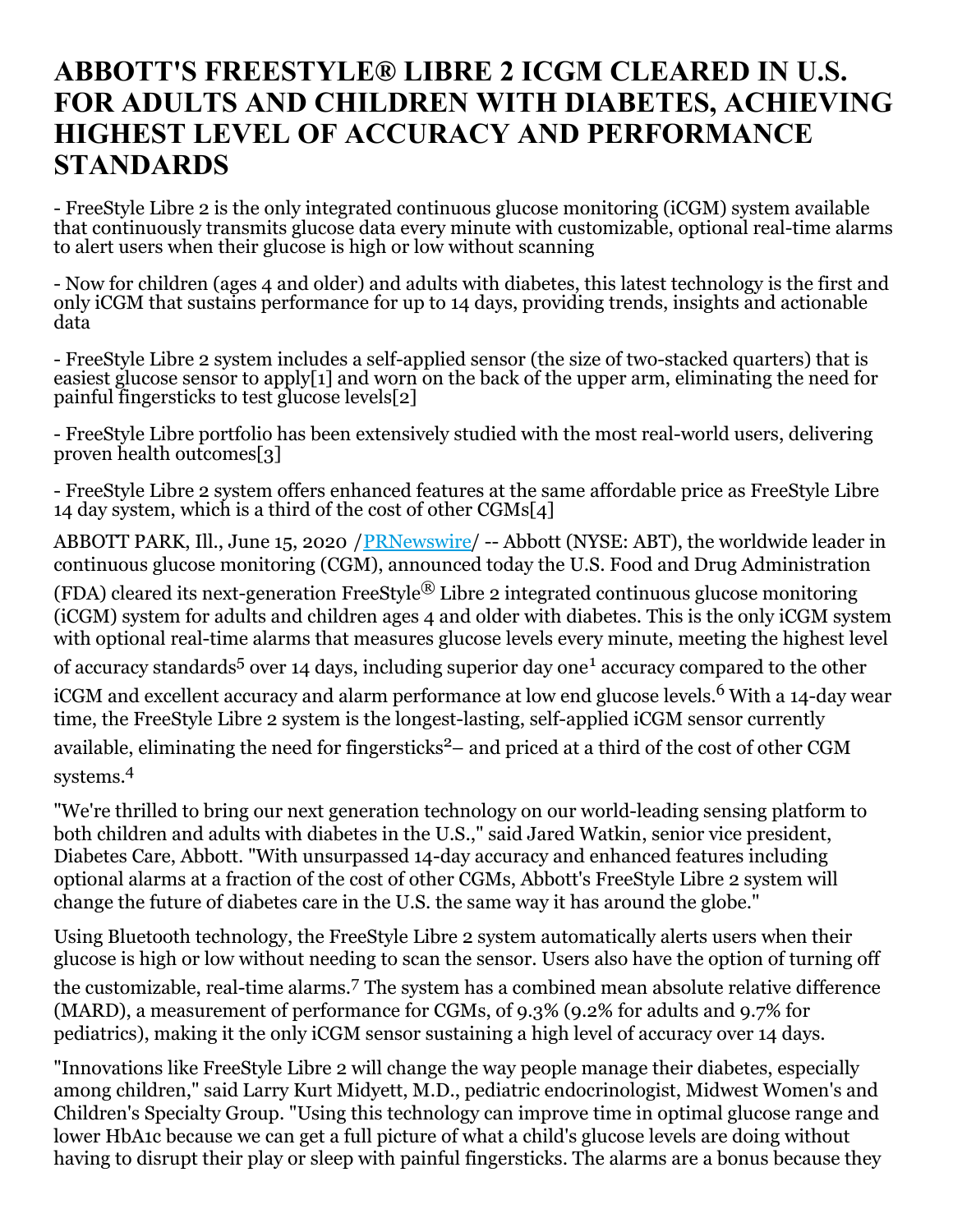provide parents a level of reassurance."

The FreeStyle Libre 2 system met or exceeded the FDA's rigorous iCGM special control standards. The system is designed to digitally connect and communicate with other devices. This can allow people to tailor and potentially simplify how they manage their diabetes.

The FreeStyle Libre 2 next-generation sensor, which is a third less bulky than other CGM sensors,<sup>1</sup> is worn on the back of the upper arm for up to 14 days and measures glucose every minute to help users and their healthcare providers make informed treatment decisions. With a one-second scan using a handheld reader, users can see their glucose reading, trend arrow and eight-hour history. It is also designed for use with a mobile app, which Abbott is working to bring to the U.S. market.

The FreeStyle Libre 2 system will be available in the coming weeks at participating pharmacies and durable medical equipment suppliers (DMEs) across the U.S. Abbott will offer the new system at the same price as the currently available FreeStyle Libre 14 day system, which was approved by the FDA in July 2018.

"Managing diabetes is expensive, even for those with insurance coverage," said Watkin. "From the start, Abbott designed FreeStyle Libre technology with affordability in mind. We set a global price for our sensing technology that's closer to that of traditional blood glucose fingerstick systems, and significantly less than other CGMs, because we wanted to make sure our life-changing technology was accessible to as many people as possible."

As the #1 sensor-based glucose monitoring system used in the U.S. and worldwide  $^8$ , Abbott's

FreeStyle Libre portfolio has changed the lives of more than 2 million people across 50 countries<sup>5</sup>

by providing breakthrough technology that is accessible and affordable. <sup>4</sup> Abbott has secured partial or full reimbursement for the FreeStyle Libre system in 36 countries, including Canada, France, Germany, Japan, the United Kingdom and the U.S.

## **Indications and Important Safety Information**

The FreeStyle Libre 2 Flash Glucose Monitoring System is a continuous glucose monitoring (CGM) device with real time alarms capability indicated for the management of diabetes in persons age 4 and older.\*

## WARNINGS/LIMITATIONS\*:

The System must not be used with automated insulin dosing (AID) systems, including closed loop and insulin suspend systems. Remove the sensor before MRI, CT scan, X-ray, or diathermy treatment. Do not take high doses of vitamin C (more than 500 mg per day), as this may falsely raise your Sensor readings. Failure to use the System according to the instructions for use may result in missing a severe low blood glucose or high blood glucose event and/or making a treatment decision that may result in injury. If glucose alarms and readings from the System do not match symptoms or expectations, use a fingerstick blood glucose value to make diabetes treatment decisions. Seek medical attention when appropriate and contact Abbott Toll Free (855-632-8658) or visit \* [www.freestylelibre.us](https://c212.net/c/link/?t=0&l=en&o=2827292-1&h=859043117&u=http%3A%2F%2Fwww.freestylelibre.us%2F&a=www.freestylelibre.us) for detailed indications for use and safety information.

\*Please refer to [www.freestylelibre.us](https://c212.net/c/link/?t=0&l=en&o=2827292-1&h=859043117&u=http%3A%2F%2Fwww.freestylelibre.us%2F&a=www.freestylelibre.us) for the indications and important safety information.

## **About Abbott**

Abbott is a global healthcare leader that helps people live more fully at all stages of life. Our portfolio of life-changing technologies spans the spectrum of healthcare, with leading businesses and products in diagnostics, medical devices, nutritionals and branded generic medicines. Our 107,000 colleagues serve people in more than 160 countries.